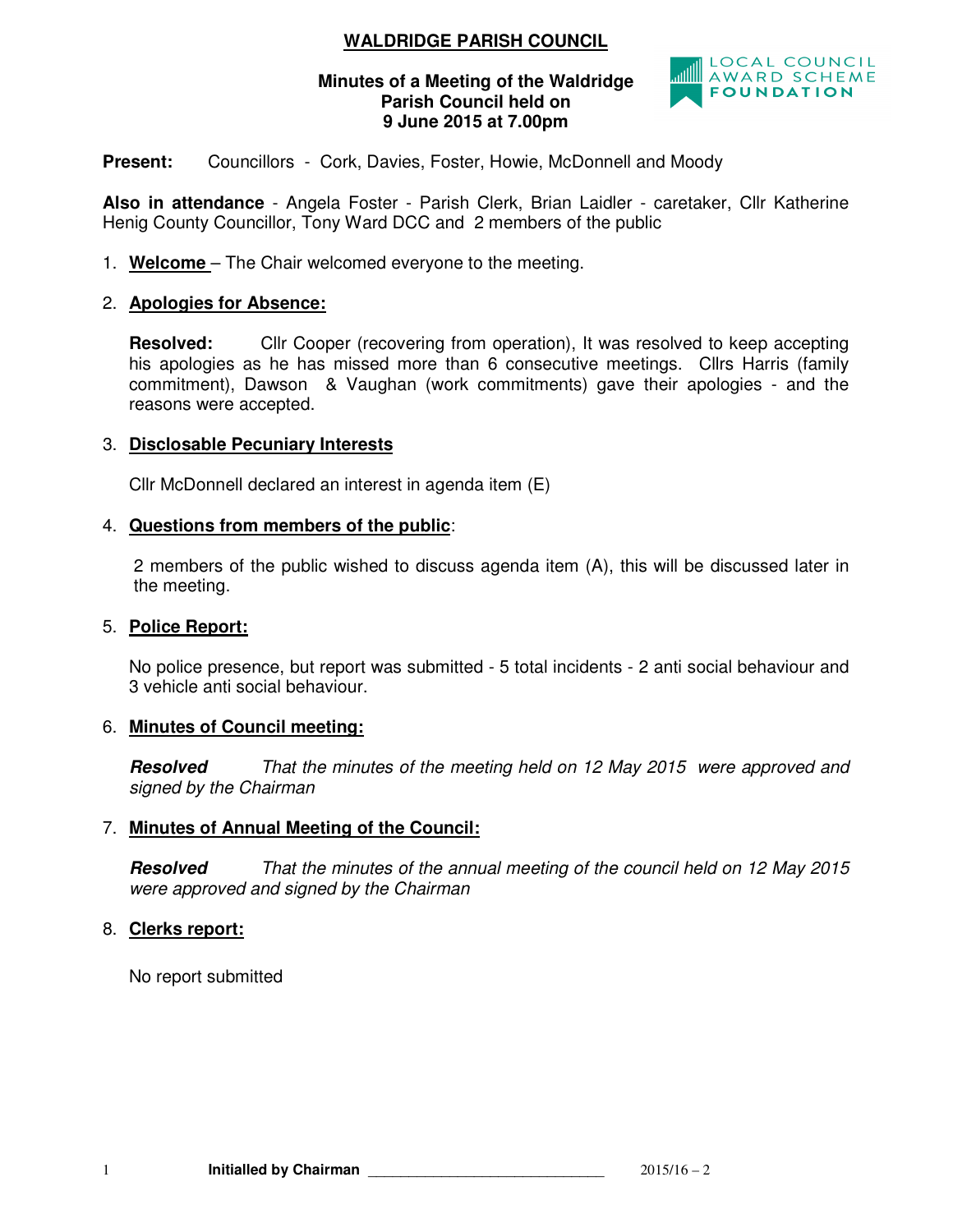## 9. **Parish Matters and on-going items**

a) **Street lighting** - Tony Ward from Durham County Council attended the meeting to discuss the proposed street lighting issues. All comments that were made including the removal of the lights at Waldridge Road and the new LED lights that have been installed were discussed. Tony agreed to have a site meeting with councillors to discuss further. He noted that the lights would not be removed until all parties happy.

## b) **Planning applications received**

## **To consider any planning applications received after the agenda was published.**

- No applications received
- c) **To consider any planning applications received after the agenda was published.** 
	- No applications received
- d) **County Councillors report** Cllr Henig submitted her report covering:

**Traffic management -** Speed limits / Parking in Waldridge Village

**Other issues** - Birch View playground / flood fence / Public right of way / CCTV fly tipping update

### **Resolved** *- Report noted*

Cllr McDonnell declared an interest and took no part in the voting on this issue

e) **Grants requested -** Waldridge Allotments submitted a request for a grant to fund a notice board at the allotments. The cost requested was £460

**Resolved:** *It was agreed to ask the allotment committee to meet to discuss their projects further before making a decision on the notice board.* 

f) **Notice board -** Further locations were discussed.

**Resolved***: It was agreed entrance to Millennium Green at Barford Drive. The Clerk to submit planning application* 

g) **Fitness equipment / Millennium Green / goal posts monthly inspections –** The equipment has been inspected. No issues raised. The Clerk requested a written report from the caretaker, this to satisfy insurance company that all risks are monitored.

### **Resolved:** *Report noted.*

h) **Fun day -** All arrangements put in place were noted, if further activities was needed was discussed

**Resolved:** *It was agreed to get cost for Unique Animals and book if not too expensive* 

i) **Clippings -** Having a separate flyer was discussed or distributing the clippings in August. The distribution list was updated.

| Initialled by Chairman | $2015/16 - 2$ |
|------------------------|---------------|
|                        |               |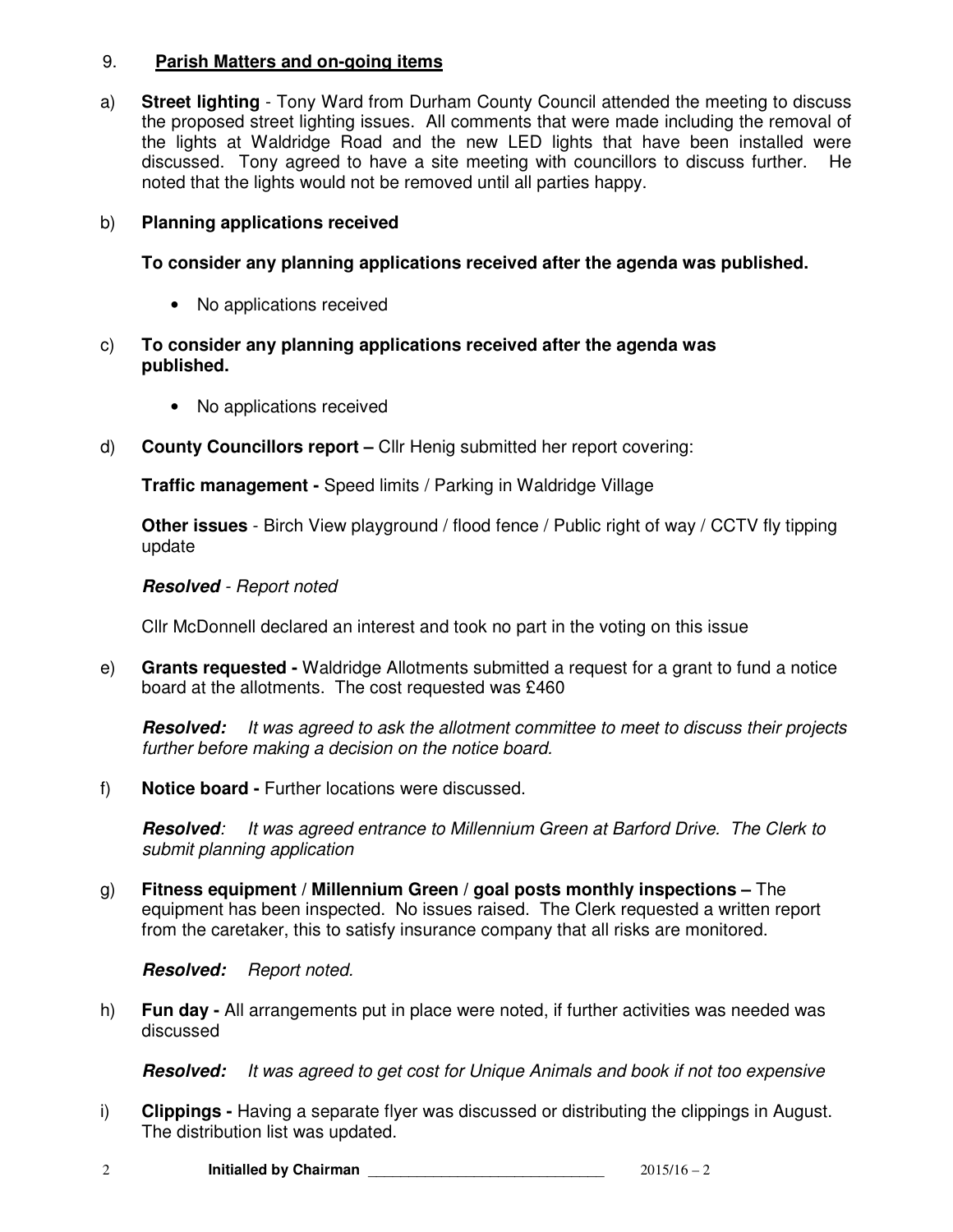**Resolved:** *It was agreed to publish one clippings in August to incorporate the fun day.* 

- j) **Annual report** The final version of the report was distributed for approval **Resolved** The report was agreed and adopted, and agreed to place on website
- k) **Beat the bounds walk** Date organised for 28 June, all arrangements were discussed
- l) **Hoop of Millennium Green**  This to be placed on next agenda.
- m) **Timetable of events** CDALC forthcoming events (if any)
	- Nothing planned

Training intent was distributed for approval

**Resolved:** *Agreed to be adopted and be placed on the website* 

### n) **Correspondence received**

- Letter of thanks received from AAP re cinema grant
- o) **Correspondence received after agenda published** (to note only)
	- email received from CDALC re 'delivering differently' project no decision can be made, but noted not something the council wish to be involved in.

### p) **Waldridge in Bloom working group update –**

- Cllr Cork gave an update
- Costs for winter beddings received from St Barnabas Nursery £2,321

**Resolved:** It was agreed to order plants as required.

### q) **AAP forum updates** –

- Nothing to report
- r) **Urgent issues for noting** (Clerk to use delegated powers if necessary) **and any items Councillors wish to agenda for next meeting**